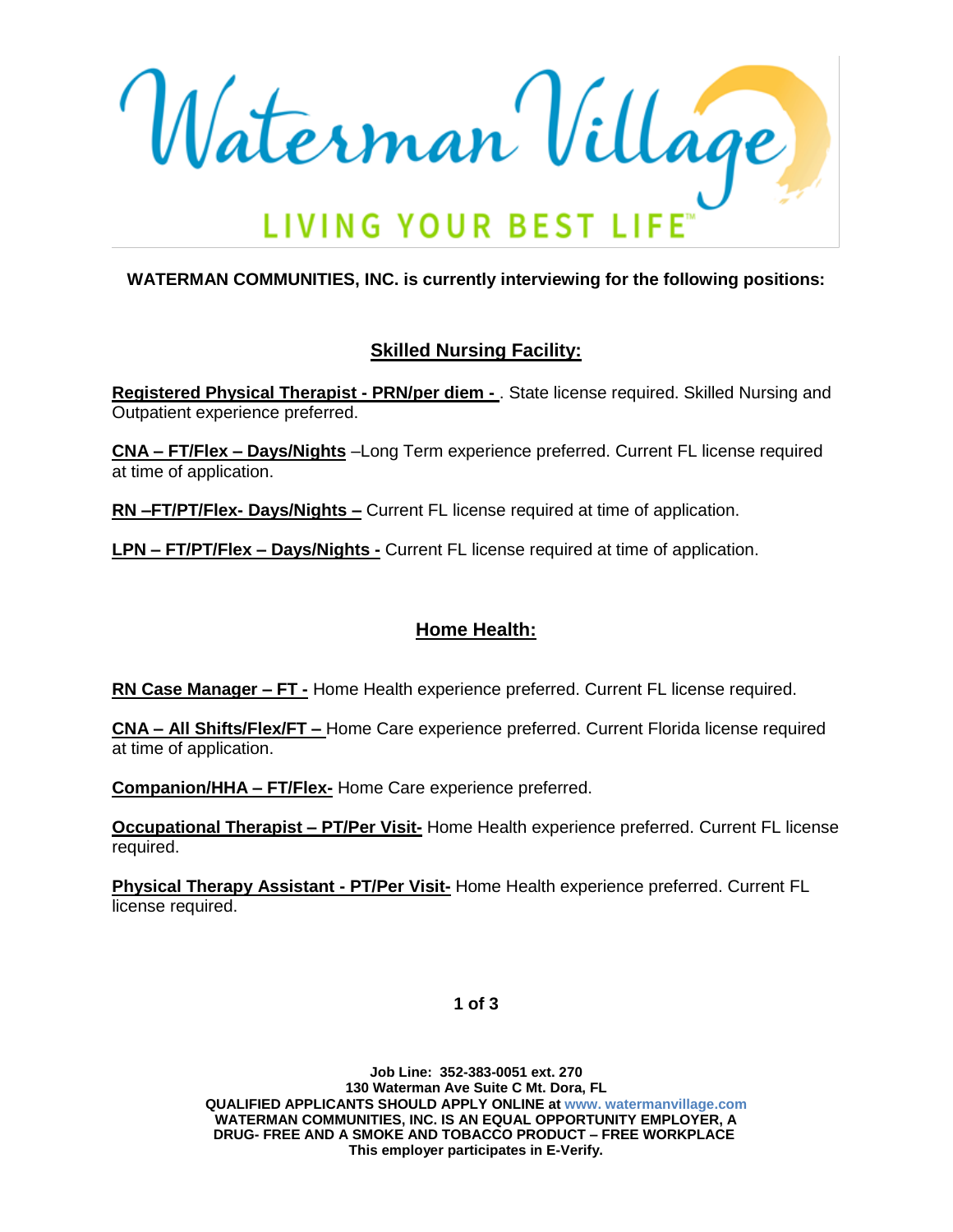

## **WATERMAN COMMUNITIES, INC. is currently interviewing for the following positions:**

# **Assisted Living:**

**LPN – FT/Flex\_-** Current FL license required at time of application.

**LPN – FT –** 12 hour Dayshift. Current FL license required at time of application

**CNA/Med Tech/Nursing Assistant –FT/PT/Flex –** All shifts available. Experience preferred.

### **Culinary:**

**Cooks – FT -** Experience preferred. Friendly and possess the ability to work in fast paced environment.

**Baker – FT -** Prepares baked goods according to recipes and production specifications. Must be able to work nights, weekends and some holidays.

**Lead Server – FT -** Flexible schedule, weekends & holidays required.

**Kitchen Supervisor – FT –** Flexible schedule, weekends & holidays required.

**Servers – FT/PT/Flex –** Experience preferred, but willing to train the right person. Must be friendly and have the ability to work in a fast-paced environment. Flexible schedule, weekends & holidays required.

**Dishwasher/Utility – FT -** Willing to work in fast-paced environment. Dishwasher experience preferred.

**Cashier – FT/PT –** Cash handling experience preferred.

**2 of 3**

**Job Line: 352-383-0051 ext. 270 130 Waterman Ave Suite C Mt. Dora, FL QUALIFIED APPLICANTS SHOULD APPLY ONLINE at www. watermanvillage.com WATERMAN COMMUNITIES, INC. IS AN EQUAL OPPORTUNITY EMPLOYER, A DRUG- FREE AND A SMOKE AND TOBACCO PRODUCT – FREE WORKPLACE This employer participates in E-Verify.**